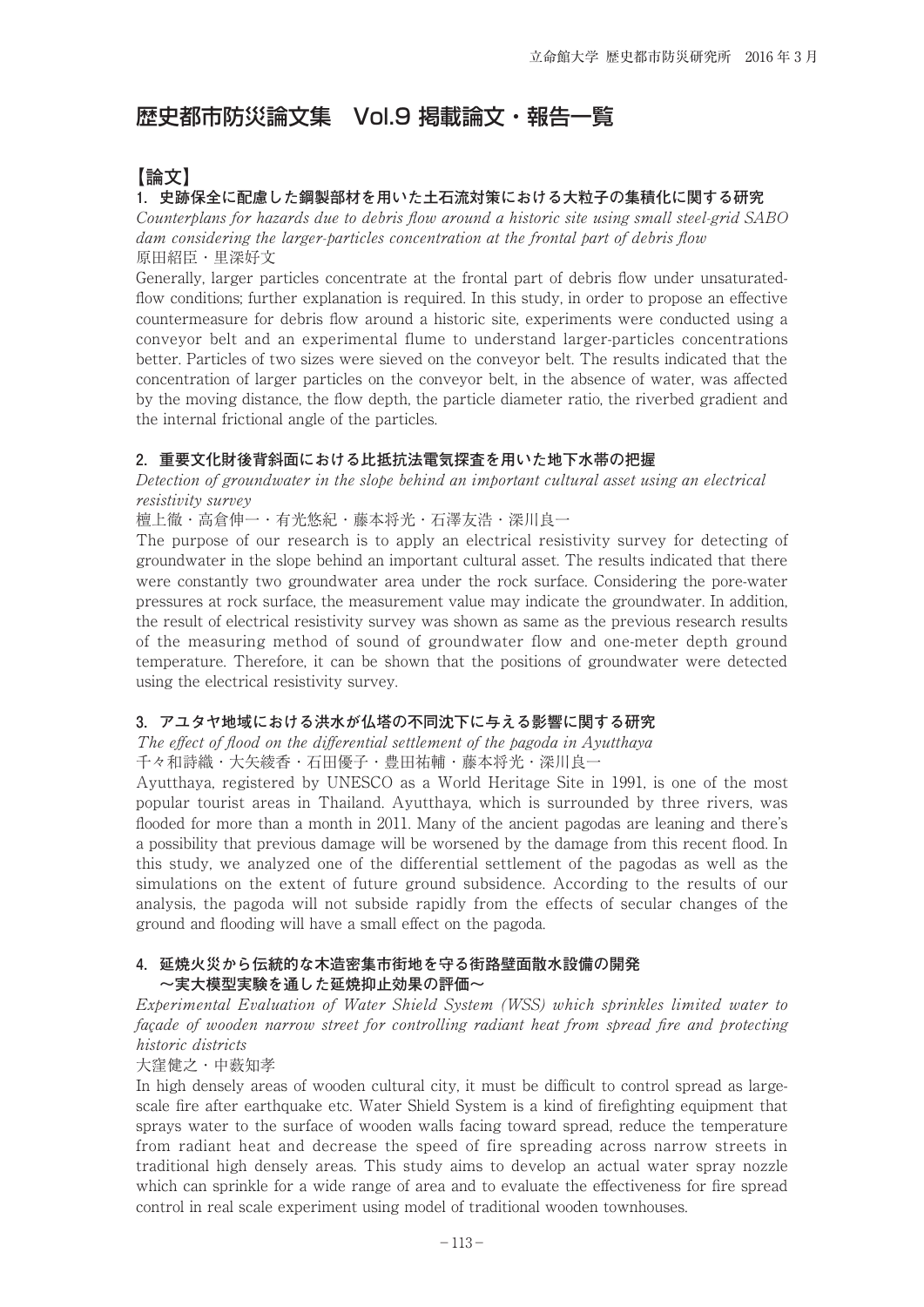#### **5.江戸の火災とその避難路に関する研究 - 橋梁と道路網の変遷に着目して -**

A Study on Fires in the City of Edo and Its Evacuation Routes - With a Focus on the Transitions of Bridges and Road Networks-

森下雄治

Faced with the tremendous loss of lives inflicted by the Great Fire of Meireki (1657), the Edo Shogunate government conducted the construction of Ryogoku Bridge and widening of roads running through major choninchi (civilian neighborhoods) after the fire so as to enable the choninchi residents to evacuate to Honjo area. Following the initiative, in Genroku Era (1688– 1704) until early Hoei Era (1704–1710), bridges and road networks were newly added along Sumida River to create several evacuation routes connecting to Honjo and Fukagawa areas. The fire-prevention infrastructures of these evacuation routes, completed by Kyoho Era (1716–1735).

### **6.奈良県明日香村飛鳥・奥山大字における防火意匠の現状調査と火災調査書類による延焼分析**

A survey on the present condition of fire prevention design in Asuka and Okuyama districts, Asuka village, Nara prefecture and an analysis in the spread of the fire by the research of the fire investigation. 髙田駿平・平尾和洋・山本直彦

Buildings in Asuka and Okuyama districts have been saved and formed by historical landscape since ancient times. Recently, owing to removing the restrict of housing land development, the form restrictions of buildings are needed. On the other hands, in Asuka district, the fire whitch involded six buildings occured in 2012. This paper is planed to comfirm the condition of fire prevention design in this area by an analysis of buildings' appearance design and to reveal the fire protecting performance of parts of buildings by an analysis in spread of fire written in the fire investigation.

#### **7.湖北地方における余呉型民家の防火性能の現状調査**

A survey on the present condition of fire prevention performance a in Yogo model, Kohoku district 平尾和洋・山本裕之

In this paper, the field survey in Kohoku district and Suganami village showed that there is the difference in fire prevention performance of Yogo model in comparison to existing results of other area. As a result, fire prevention performance of Yogo model is genarally lower than that of Kaya district. In addition, it showed the different part of fire prevention performance are main building of the roof and eaves, the vent hole of gable wall, the walls and fixture on Shimo,Omote. Based on the above, guideline every each part for prevention of fire damage is proposed.

#### **8.小地域地名の語尾と自然災害リスクの関連性**

#### Relationships between Suffixes of Small-Area Place Names and Natural Disaster Risks 花岡和聖

The purpose of this study is to analyze relationships between small-area place names and disaster risks by using geographical information system. This study focused on the last letter (suffix) of Japanese place names because it often represents regional topographic characteristics. Gazetteers of Miyagi and Iwate prefectures were therefore constructed from the existing address database. The results of our statistical analysis suggest that the current place names still relate to topographic features and disaster risks. Small-areas with certain place names are more likely to have specific type of natural disasters. Place names shared by local residents are succinct labels for understanding multiple disaster risks. The importance of place names thus should be reconsidered and they should be used for disaster mitigation and education.

#### **9.地域遺伝子を考慮した防災まちづくり手法の基礎的研究**

A study on disaster mitigation city planning techniques in consideration of the geographic regional characteristics

#### 吉村方男・本間亮平・塚口博司

Urban planning in Japan needs to account for the various factors that will affect the social and environmental landscape, such as a declining and aging population and the threat of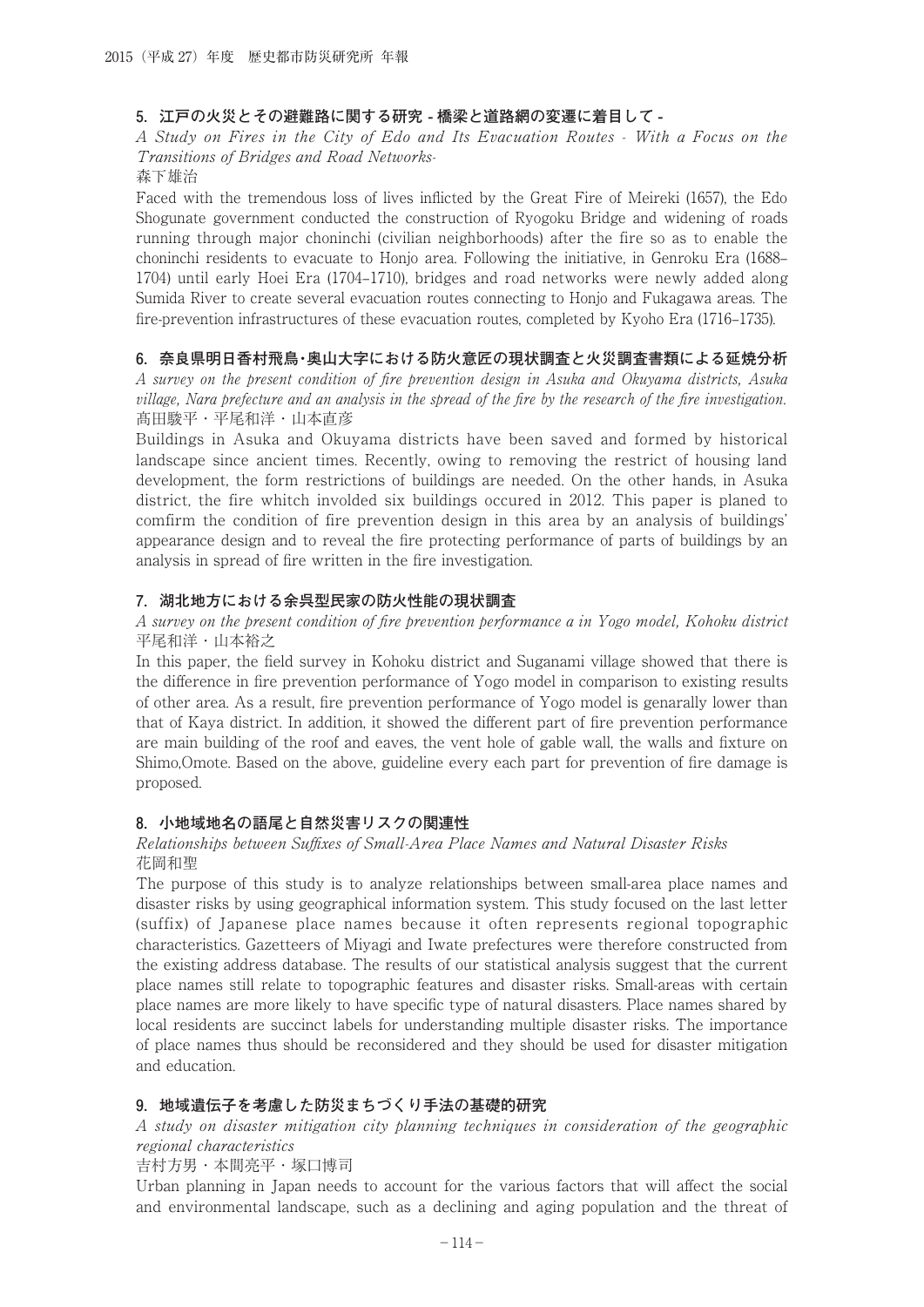natural disasters, and provide social mechanisms capable of addressing these issues. To promote urban planning that is sufficiently robust to deal with earthquakes and other natural disasters that could affect the natural environment, this study examines the relationship between elements that are strongly characteristic of particular localities—topography, place names, and the spatial configuration of Shinto shrines and Buddhist temples— and flooding caused by the tsunami following the Great East Japan Earthquake of 2011. On the basis of the knowledge extracted from this investigation, we propose methods of assessment and application for disaster- mitigation urban planning.

#### **10.「記憶地図」による無形の文化遺産の現状と継承の課題 ―宮城県南三陸町志津川地区における地域の祭礼を事例として―**

Succession of Intangible Cultural Heritage in the Post Disaster Recovery Phase by 'Memory Mapping': A Case of Religious Festivals in Shizugawa area in Minami-Sanriku-Cho, Miyagi Prefecture

板谷直子(牛谷直子)・中谷友樹・前田一馬・谷端郷・平岡善浩

This paper aims to propose 'Memory Mapping' to summerise the situation of intangible cultural heritage like religious festival in Shizugawa area, Minami-Sanriku-Cho Tsunami affected area by the Great East Japan Earthquake. We conducted interview surveys about local festivals to associated persons to the five major Shinto-shirines in the area. The collected oral historyes were geographically visualized in a GIS environment. At the result, we found the festival flexibly survived by supporting organisations adapting to the changing environments at ages, and the Memory Mapping is an effectivae tool to share personal memories of intabigle cultural heritage. The mapping activity provides fundamental information for enriching the local cultural environment in post-disaster recovery phases.

#### **11.国有林野法による京都府社寺上地林の境内編入に示された「風致林野」の防災的意義**

THE ROLE OF DISASTER PREVENTION IN TEMPLES AND SHRINES' FORESTS OF KYOTO SHOWN IN THE NATIONAL FORESTS ACT (1899) 青柳憲昌・山口祐史

Although, in the course of land reform in the early Meiji era, the government had confiscated and nationalized the domains, including the forests, of shrines and temples, it legislated on the incorporation of the national forests again into their precincts in accord with the National Forests Act enacted in 1899. The law required shrines and temples to testify that the forests were necessary as the "forest landscape", in terms of external beauty in appearance, administration of shrines and temples' activities, and disaster prevention. Judging from the survey maps, the incorporated areas tended to be clearly larger in the case when the reasons for disaster prevention had been accepted.

## **12.木造多層塔の振動計測データを利用した質量と剛性の同定手法**

Identification method to derive three-storied pagoda's mass and stiffness by using vibration measurement data

吉富信太

In this paper, a physical parameter identification method is proposed for multi-storied wooden pagoda. This method can identify masses, stiffness and damping coefficients of each floor by using floor response data to a shaker disturbance. At first, an identification theory is explained. Secondary, some numerical examples are performed to examine the validity of the proposed method. Furthermore, this method is applied to the recorded data of site investigation at some important cultural property three-storied pagoda.

#### **13.文化遺産を火災から守る消防設備の老朽化と耐震面の課題に関する研究 ~京都府・滋賀県の重要文化財・国宝建造物を対象として~**

A Study of the Earthquake-Resistant and Superannuated Problems on Fire Extinguishing Systems of Cultural Heritage Structures in Kyoto and Shiga, Japan

湯浅 卓・大窪 健之・金 度源・林 倫子

On Japan`s wooden cultural heritage structures, the fire extingushing systems have installed since 1950 by governmental fire prevention measures. On the other hands, if it may trouble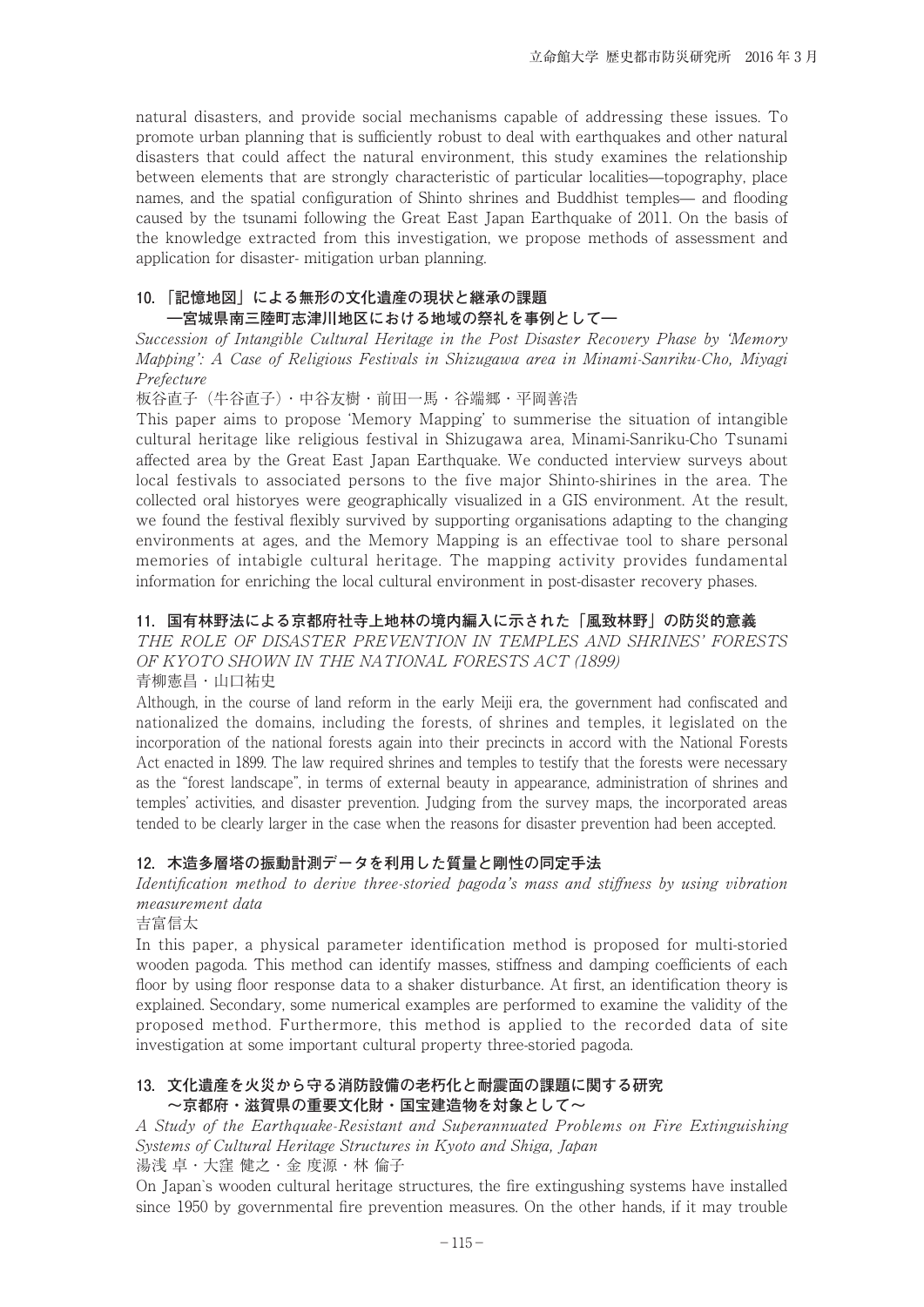on these superannuated fire extingushing systems when emergency like destructive earthquake occur, there is any measurement to protect cultural heritage structures from fire, for that means the systems need the earthquake-resistant. This study evaluated the risk of superannuated problems, and earthquake-resistant measurements of the current fire extinguishing systems on cultural heritage structures in Kyoto and Shiga. Firstly, by the inquiry survey it analized problems on 111 fire estinguishing systems based by its contruction age. Secondly, by the field research it analized actual problems and measurement principles on 5 cultural heritage sites.

#### **14.伝統構法架構の復元力特性に及ぼす対角線効果**

#### Diagonal Effect on Restoring Force Characteristics of Traditional Timber Frames 棚橋秀光・岩本いづみ・鈴木祥之

There are many traditional timber buildings which should be conserved as valuable cultural assets in Japan. For their conservation, appropriate seismic evaluation and reinforcements are urgently required. The authors pointed out that the diagonal of horizontal beams expands the column spacing depending on the constraint conditions of both columns when they inclined due to horizontal loading. They named such an effect as "Diagonal Effect" and the effect affects the restoring force characteristics of the frame. This paper describes the diagonal effect of traditional timber frames on the restoring force characteristics based on the experimental results of tratidional timber frames and some analyses.

### **15.顕しの貫がある土壁の復元力特性**

#### Restoring Force Characteristics of Mud-Wall with Penetrating Tie Beams in Front of Wall 中治弘行・鈴木祥之

Based on cyclic shear loading experiments of mud-walls with large section size of penetrating tie beams in front of wall, the effect of tie beams on the restoring force characteristics of mud-walls is examined. Two types of specimens of mudwalls: 1) with two penetrating tie beams and 2) with three ones were prepared and tested. Test results were compared with the proposed design method for traditional timber buildings. The results shows that the restoring force characteristics of mud-walls with penetrating tie beams can be estimated by adding the shear force derived from moments of column joints and tie beam joints to the shear force of mud-wall panel.

## **16.高山町家の構造的特長を生かした耐震補強設計法の開発**

#### Development of Seismic Reinforcement Design Method for Traditional Wooden Houses by Taking Advantage of Structural Features in Takayama Area 佐藤英佑・向坊恭介・鈴木祥之

In Takayama City, a large number of traditional wooden houses still exist and make regionally distinctive townscape. They are called "Takayama-machiya". To clarify structural features of Takayama-machiya houses, structural detailed investigations were carried out. Based on the investigations, it is pointed out that traditional wooden houses have some problems on seismic performance and need some reinforcements. Therefore, it is necessary to establish a seismic reinforcement design method suitable for *Takayama-machiya* houses. In this paper, a case study of seismic reinforcement design is conducted for a typical twostoried *Takayama-machiya*. The proposed seismic reinforcement design method is useful and reasonable by taking advantage of structural features on traditional wooden houses.

#### **17.石場建てを考慮した岐阜県高山市伝統構法建物の 3 次元地震応答解析**

## 3D Earthquake Response Analysis for Traditional Wooden Houses Considering Ishibadate Base in Takayama Style

清水一史・村田 晶・吉富信太・向坊恭介

Traditional construction method has the part of images that are old and structurally inferior. However, it became clear that the traditional construction method is substantial against earthquakes by the smallness of the damages from past earthquakes, and doing numerous experiments.We have a problem that we don't have much analytical consideration of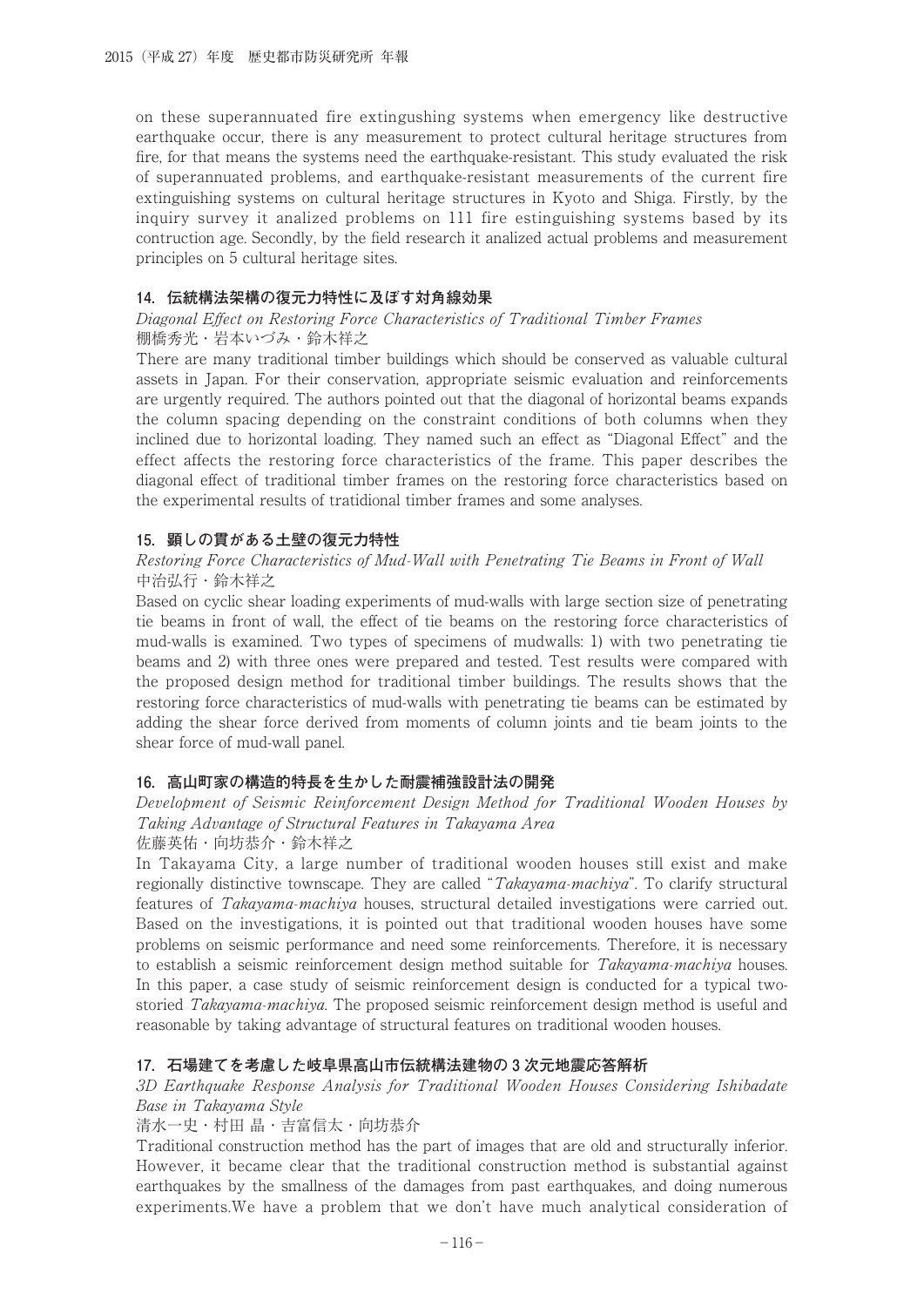Ishibadate base. In this study, we conducted seismic response analysis of traditional construction method building, including the Takayama, Gifu Prefecture of Ishiba denominated, and explore the impact of Ishiba denominated specifications on.

#### **18.清水寺周辺における帰宅困難観光客避難誘導計画の改善に関する研究**

~避難シミュレーションを用いた検証を通して~

Study of The Evacuation Plan for The Concerning Stranded Tourists on Arounded Area of Kiyomizu Temple, Kyoto

杉山貴教・大窪健之・金度源・林倫子

A lot of people from around the world visit historical city for sightseeing. The tourists do not know geography in touring places. The tourist is easy to lost their way back to safety place because of these reason. In order to reduce the damage caused by the earthquake disaster, both measures and hardware and software side are important. The research area is Kiyomizu Temple around in Kyoto. Kyoto City Government planned 'Emergency site' in December, 2013. However, the plan has not certain evacuation plan simulation. This study evaluate the current evacuation plan which is based on 'Emergency site' for suggesting more safety evacuation plan.

#### 19. 姫路城における大規模災害を想定した公助の観光客帰宅意図への影響に関する研究

A Study on Influences of Public Support on Tourists' Intentions to Get Home after Large Scale Disasters in the Case of Himeji Castle

酒井宏平・崔明姫・豊田祐輔・鐘ヶ江秀彦

Today, it is one of the most important issues to support tourists after disasters. Especially tourists need public supports to go back home. Accordingly, we need to know their behavior after disaster from the view point of public supports. There were some studies on this issues, however they don't focus on tourists. This study showed influences of public support on tourists' intention to get home after disaster. This paper was based on a questionnaire survey which was conducted in Himeji Castle. 88 questionnaires were collected. We compared with tourists' intention to get home under various conditions which is related to public supports. As a results, this study revealed that five factors have influences on their intentions.

#### **20.外国人観光客を対象とした京都市における観光資源としての文化遺産の評価**

A Study on the Evaluation of Urban Cultural Heritage as Tourist Attractions in Kyoto City Considering the Foreign Tourist Behaviors

小川圭一・漆谷友香・安隆浩

It is necessary to make social consensus to protect urban cultural heritage from natural disasters, to make clear the necessity of cultural heritage disaster mitigation in disaster mitigation planning in historical cities. For this purpose, it is necessary to show the necessity of cultural heritage disaster mitigation in historical cities objectively and quantitatively. In this paper, evaluation of urban cultural heritage as tourist attractions in Kyoto City considering the foreign tourist behaviors is estimated using travel cost method. As a result, total travel cost of foreign tourists for 16 major tourism spots having urban cultural heritage in Kyoto City is estimated about 56.6 billion yen per year.

#### **21.2011 年タイ洪水における世界遺産アユタヤの経済的復興過程の再現**

A Study on Economic Recovery Process of Ayutthaya in 2011 Thailand Floods

崔明姫・I-soon Raungratanaamporn・酒井宏平・Siriluk Monkonkerd・豊田祐輔・鐘ヶ江秀彦 Both preservation of culture heritage and building disaster resilient environment are needed for disaster mitigation in historic cities. Especially in the tourism city where its economy is formed mainly by the cultural heritage, it is necessary to implement the disaster prevention measures with consideration to tourism sector. This Study focuses on the case of Ayutthaya suffered by 2011 Thailand Floods, estimate the economic damage based on survey of tourists consuming behavior, and reconstructs economic recovery process with a analysis combining the survey results of tourists and business offices.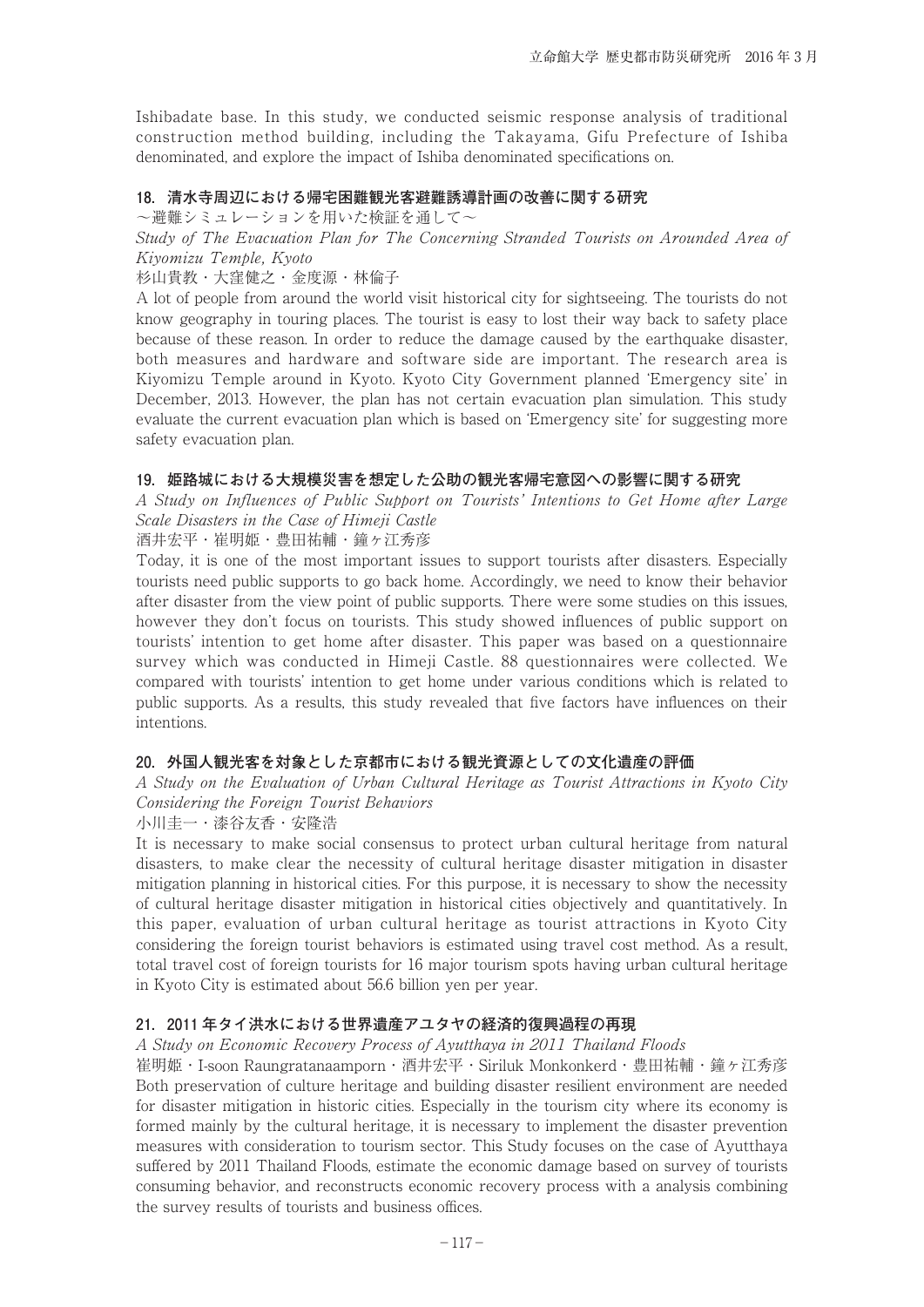#### **22.京都市「ちびっこひろば」において実施した防災イベントを含む活動に対する近隣住民の評価構造**

The Analysis of the Evaluation Structure on the Social Gathering Events Implemented in Chibikko-Hiroba in Kyoto City by the Neighborhood Residents.

武田史朗・山口純・久保田貴大

In this study, several types of events including disaster mitigation trainings in a small privately owned public space called chibikko-hiroba in Kyoto was conducted, and the evaluation on the event was carried out through questionnaire survey of the neigbourhood residents. From the analysis of the survey results, it was concluded that there is importance of enhancement of learning and valuable experience contents to increase the participation willingness to the disaster mitigation training events. It is also fond that learning and valuable experience enhance the female and the eldery people's participation willingness, and funness and sense of communication enhance the participation willingness of the male participants.

#### **23.津波被害を受けた集落における居住者の環境認知に関する研究**

−岩手県宮古市鍬ヶ崎を対象として−

Study On Formulation Of Environmental Recognition Of Coastal Fishery Areas Residents 岩瀬功樹・北本英里子・宗本晋作・山田悟史

Residents' recognition of living environment, which had been perpetually inherited, was suddenly lost by Tsunami occurred by the Great East Japan Earthquake on March 11, 2011. Residents who lost their original homes had to move to a higher sea level area to evade from another possible tidal wave in the future.On the other hand, there were also residents whose homes remained, but whose town suffered

by a tidal wave disaster. They also must set up their dwelling.The goal of this thesis is to study the difference of tendencies of the two groups of resident's environment recognition, using a recognition territory figure.Even if the difference of each resident's environment recognition is trivial in this case, it may be useful knowledge to plan a new environment in suffered area.

#### **24.重要伝統的建造物群保存地区における大字間の相互支援防災計画の検討方法に関する研究**

~兵庫県篠山市福住における住民防災ワークショップを通じて~

The Workshop Program of Community Disaster Mitigation Planning for Mutual Support in Sasayama-Fukusumi Preservation Districts, Hyogo

金度源・吉田暉・大窪健之・林倫子

This study aims to implement the workshop program for planning the cooperational disaster risk management among the local areas in Japan`s preservation disticts. The research area, Sasayama-Fukusumi preservation districts of Hyogo Prefecture has four traditional local areas(it calls "O-Aza" in Japanese): Fukusumi, Kawara, Hadakasu and Nishinono that there have indivisual disaster risks and there have been already existed own managements. This study is to evaluate how the workshop programs work local community decide to cooperating risk management among the neighbor local areas and what the cooperating ways are, on community based disaster mitigation plan.

## **25.論文題目に基づく歴史都市防災に関する研究活動の傾向分析**

An Analysis of the Research Activities on Disaster Mitigation of Cultural Heritage and Historical Cities Based on Titles of Academic Papers

小川圭一・髙野隼也・安隆浩

This study focuses classification of research activities on disaster mitigation of cultural heritage and historical cities, to know the current conditions of research activities and to consider the future activities on this field. Academic papers related with the research activities on disaster mitigation of cultural heritage and historical cities between 1995 and 2014 are classified from the viewpoints of types of cultural heritage and types of disasters. They are compared with the research activities on surrounding academic fields based on titles of academic papers and the public interest for disaster mitigation of cultural heritage and historical cities based on titles of newspaper reporting.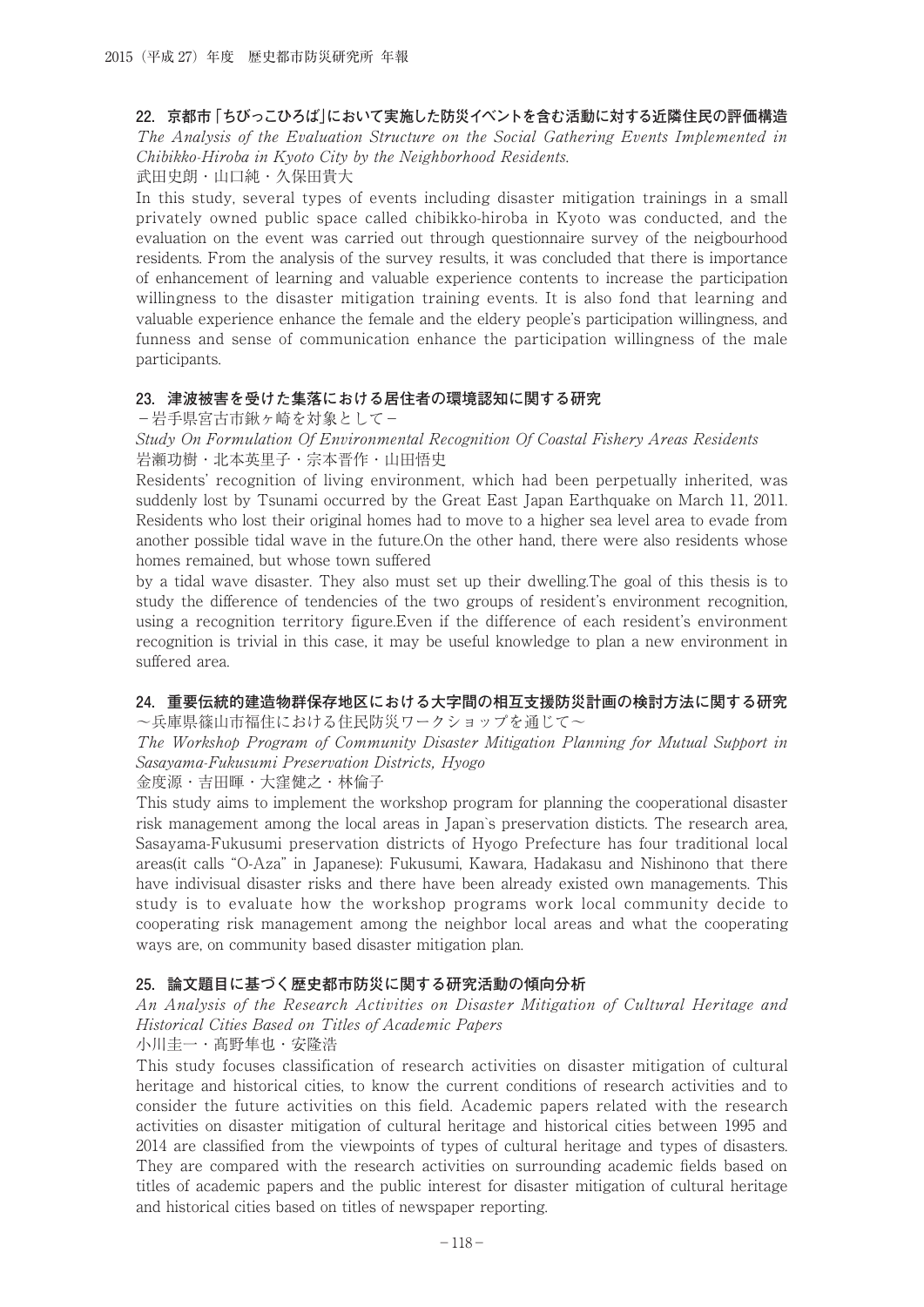## **【報告】**

## **1.清水寺後背斜面における土層内の間隙水圧値の変動特性の把握**

Characteristics of pore water pressures in soil layer on the hillslope behind Kiyomizu temple 有光悠紀・藤本将光・平岡伸隆・檀上徹・石田優子・深川良一

To prevent damage to important cultural assets by natural disasters, we evaluated the characteristics of groundwater movement, which is a significant factor in potential slope failure. The pore water pressures in the soil layer were monitored on a slope behind the historic Kiyomizu-dera Temple. Our results indicated that the pore water pressure responded quickly, reaching a positive peak value until the accumulated amount of rainfall fell below 20 mm. Although the responses of pore water pressure to rainfall were similar among observation points, there were differences in decreasing pore water pressure following the peak value. These characteristics were related to the highly porous soil structure at this site.

### **2.火災シミュレーションによる火災リスク評価と水利整備方針に関する研究 ~兵庫県篠山市福住地区を対象として~**

Development Planning of Fire Fighting Water Conservancy by Fire Risk Assesment of Simulation

大和田智彦・大窪健之・金度源・林倫子

Traditional wooden buildings must be subjected to some measures against fire it can be fire around fast when fire occurs. The initial fire fighting becomes important as a countermeasure. For the actual conditions of irrigation equipment present, the value of the fire risk assessment obtained by fire simulation, it is necessary to continue to propose the development of more effective irrigation facilities. In this study, using a fire simulation of physical properties prediction model gutter this have developed as a target Hyogo Prefecture Sasayama Fukuzsmi preservation district, Calculating the fire risk assessment based on the characteristics of the building, that propose a water conservancy development guidelines .

## **3.黒部市宇奈月温泉地区における大火前後の土地利用の変容**

#### The transition of land use before and after the big fire in Unazuki hot spring district 松井大輔・岡井有佳

Unazuki hot spring district of Kurobe City experienced a big fire after the WW2, which destroyed more than 300 buildings. Over years, It was found difficult to explore the historical context of its townscape. This paper aims to clarify the transition of the land use and townscape before and after the big fire in Unazuki. We describe that certain original forms are inherited after the big fire including the hotels near the edge of the cliff, while the central district consists of vacant land. We conclude the existing form of the city can attract further attention by planners to promote Unazuki for tourism purposes.

## **4.Study on the Fire Defense Problems in Traditional Settlements in Southwest China**

——Taking Shangri-La in Yunnan as the Example

劉弘涛 · 王璇 (Hongtao Liu and Xuan Wang)

In recent years, frequent fire of traditional settlements happened in southwest China. Based on fire happened in Shangri-La in Yunnan, this paper has analyzed the reasons of the fire which has caused massive damage, and the related issues about fire defense in traditional settlements in southwest China. Results show that climate, building materials and narrow space are main reasons of the large-scale fire spreading. The key of the problem that fire of traditional settlements occurred frequently in southwest China is that the traditional fire prevention technology has been lost, however, effective modern fire prevention technology and management system has not been established yet.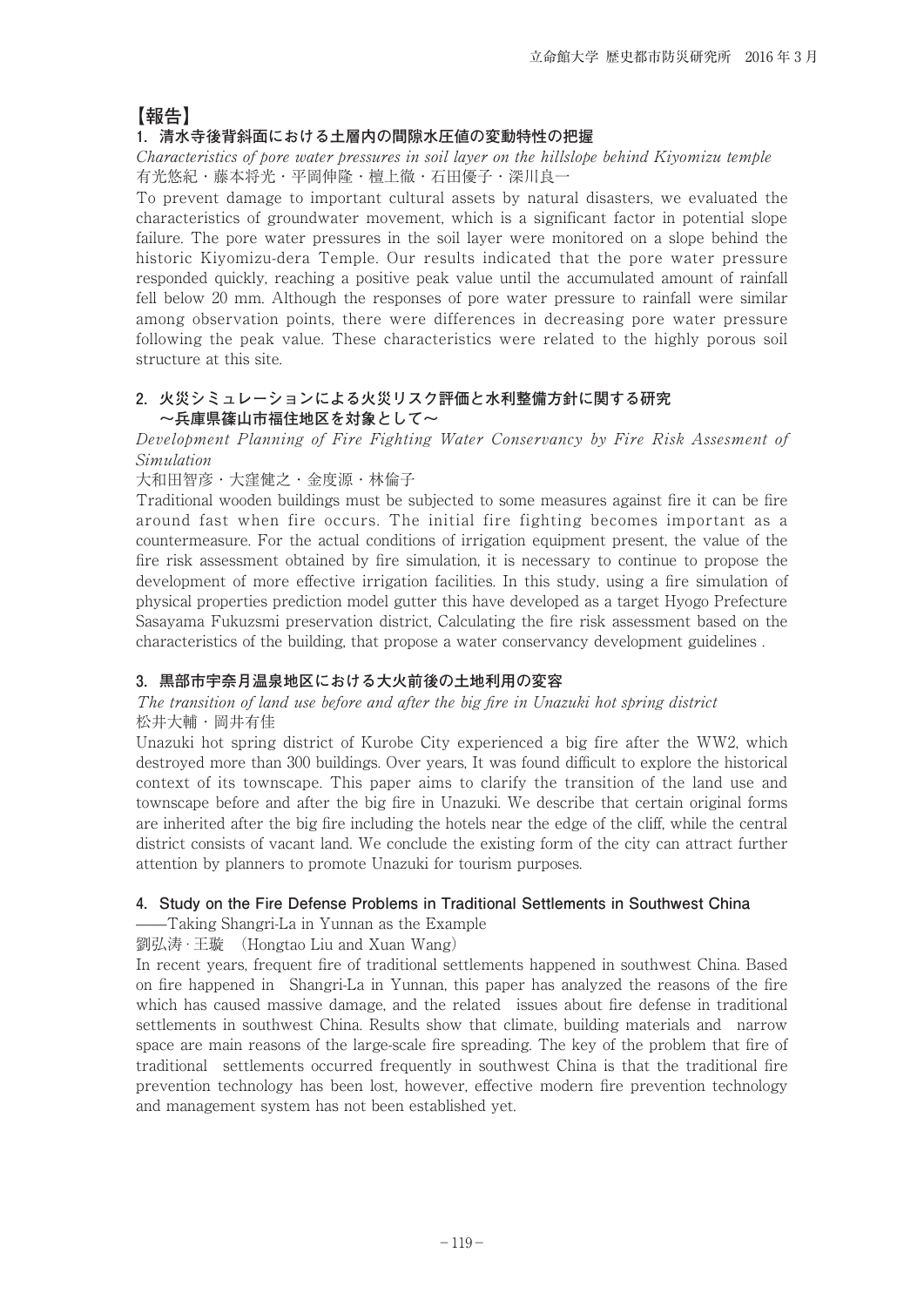### **5.地域防災力を高める市民消火栓の継続的な日常利用促進に関する研究 ~高機能型消火栓の開発と設置環境に即した利用方法の提案に着目して~**

A study on continous promotion of daily use about the hydrant for citizens aiming to raise local disaster prevention power

- Focusing on suggestion of the usage conforming to setting environment and development of the hydrant of the high-performance model -

中村圭佑,大窪健之,金度源,林倫子

In the important preservation district of historic buildings throught Japan, it is often crowded with wooden building. It is difficult to stop the spread of a fire when a fire breaking out, so initial fire exinguishing by resident is very important. A government is installing many hydrants which are easy to operate by residents it in Kiyomizu area, one of those district, and promoting daily use by residents to raise local disaster prevention power. However some residents in this area don't use hydrants for daily use much because of operability challenges for these hydrants, having little understanding how to use them.This paper aims to improve these issues by focusing on suggestion of the usage conforming to setting environment and development of the hydrant of the high-performance model.

### **6.Fire Protection in Qiang's Stockaded Villages Planning**

張先慶 · 張榮霞 · 劉弘涛 (Xianqing Zhang, Rongxia Zhang and Hongtao Liu)

Qiang nationality is one of the most ancient ethnic groups in China. Qiang people respect for nature, especially have fear of fire. In the process of the development of their fire culture, the challenge and inspiration to the fire are also produced. The article summarizes Qiang's traditional fire protection methods from five aspects, including Site Selection, Spatial Distribution Form, Road System, Water System in the Countryside and Qiang Achitecture, to provide a reference for Qiang villages' protection and the fire plan of historical areas.

## **7.宝永地震(1707 年)による大坂市中での被害数**

#### Damage Caused by the Hoei Earthquake (1707) in Osaka City 長尾武

After the disaster, people investigated the damage, and reported totals to the Magistrates Office. Unfortunately original documents cannot be found. In order to know the damage accurately, data from twenty-six documents was compiled. It was concluded that about 1,000 houses facing street collapsed, 540 people who registered as townspeople died, 10,600 houses including tenanted houses in back alleys collapsed, 15,000 people including not registered as townspeople died. Fatalities would be large. However two years after the disaster, the population of Osaka City increased about 30,000, from 351,708(1703A.D.) to 381,626(1709A.D.).

## **8.ウェブ・マッピング・システムを用いた歴史地震記録の整理と公開方法の検討**

A study of the public and organizing way of historical earthquake recording by using a web mapping system

大邑潤三

In recent years, various information using a web mapping systems have been published. Rapporteurs have attempted to publish historical earthquake documents on the web mapping systems. To create a distribution map of earthquake phenomena, it's useful to use a web mapping systems. However, to expose the various data it is necessary to devise. Also in the study of historical earthquakes, the task of ensuring the reliability of the recording is important. Therefore, by constructing a database in consideration of the nature of the recording, it is necessary to create a distribution diagram according to the subject matter.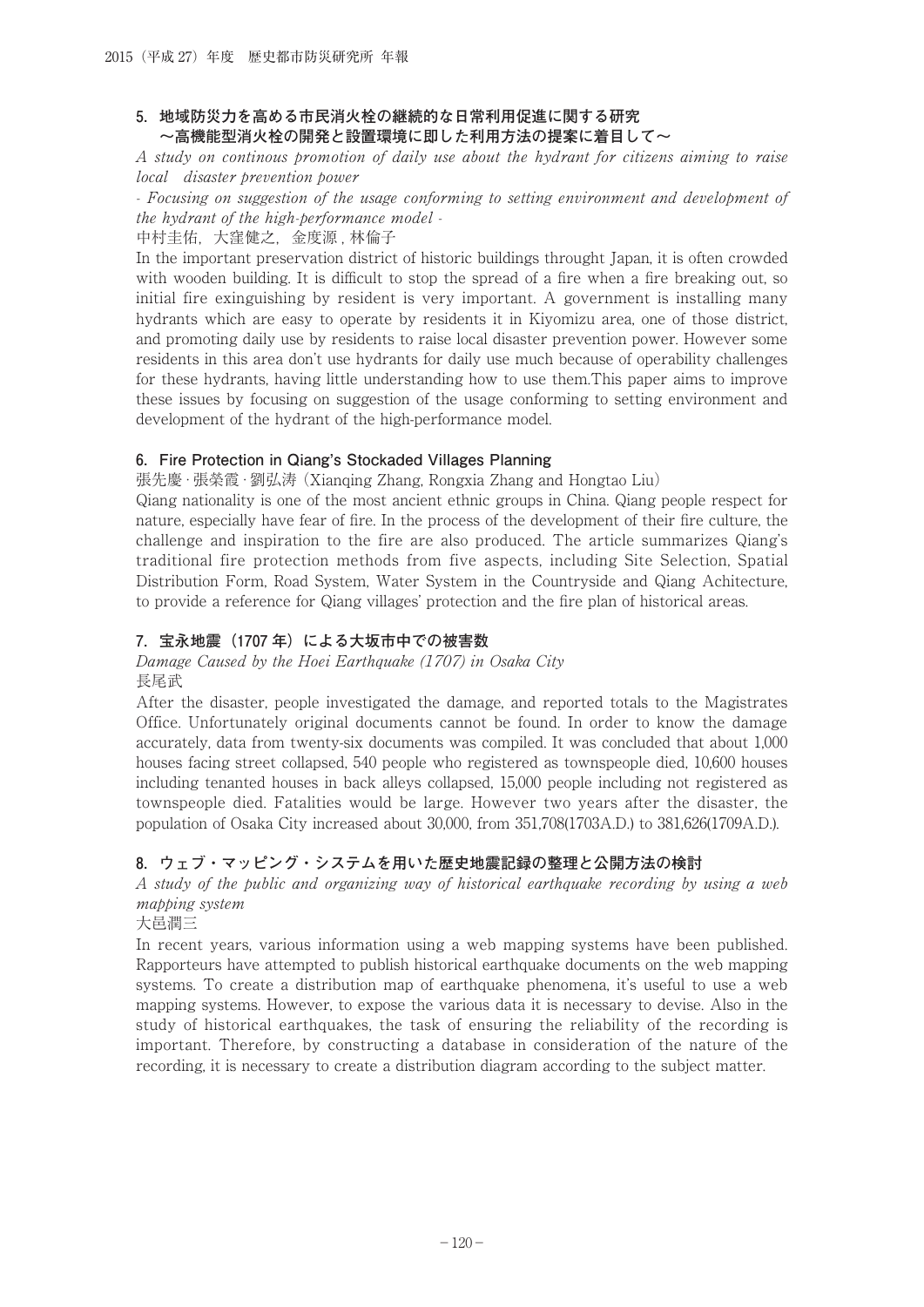#### **9.古民家で用いられたスギ・ツガ古材の材料試験**

#### Strength tests of old Japanese cedar and Japanese hemlock used in old Japanese traditional timber residence 大岡優・山崎葵

This paper examines the strength properties of old Japanese cedar and Japanese hemlock used in old Japanese traditional timber residence by means of strength tests. Strength tests are embedment and compression tests. As a result of strength tests, most of old members have similar or larger Young's moduli and strengths compared to reference values. Moreover, the tendency is found that the Yong's modulus and strength in the fiber direction of old Japanese cedar and Japanese hemlock depend on density.

## **10.住民主体の防災計画実現に向けた活動項目の抽出と評価**

## **~与謝野町加悦重伝建地区での防災ワークショップを通して~**

#### Disaster prevention plan realization of residents extraction and evaluation of activity item 吉田篤司, 大窪健之, 金度源, 宮田雄大, 林倫子

The local community in the Kaya preser vation district of kyoto prefecture, have haven plans of the disaster-mitigation activity in cooperation with citizens' organizations. The policies were decided for practicing the continuous disastermitigation activity in hitorical in March 2012 in Kaya. They include the opinions of residents. Although the fact was shown that part of the plan is not promoted enough, by the reserch for estimation. Therefore, both of mapping workshop and on-site workshop were held for promoting 6elements of disaster mitigation activities which were not implemented enough. As a result of research,Achievement of action items were scattered in every residents. As the cause, Disaster prevention activities guidelines appears to be that the thing that has not been wellknown to residents. Therefore, Future became results that must be considered well known methods for residents.

#### **11.Disaster risk management indicators for cultural heritage in Taiwan**

Cheng, chin-fang and Yen, ya-ning

There have been great advances in the concepts and application techniques of conservation since the entry of the  $21<sup>st</sup>$  century. Value priority and the understanding of authenticity and integrity of heritages are becoming the most important issues of the conservation. Affected by this trend, the conservation of cultural heritage (CH) has rapidly developed into an interdisciplinary subject which requires integrating diverse disciplines. Risk management and public participation are among the most important issues of those disciplines. Based on the collected information and evaluation, this research develops fire safety measures in heritage conservation.

One is for the researchers to measure the risk of the heritage; the other is for the site managers to and manages the risk of their monument with ease. In conclusion, most hazard indicators of CH can be mitigated mainly by management mechanism such as daily review, scheduled maintain and integrate with appropriated equipment. The cognition and execution of site managers is the key issue for the implementation of disaster management.

# **12.大規模災害に備えた大字間支援を活かした防災活動指針の提案**

## **~兵庫県篠山市福住重伝建地区における住民防災ワークショップを通して~**

A Suggestion of The Disaster Prevention Activity Guidance of Mutual Supporting Disaster Risk managent Among The O-aza in Sasayame Fukusumi Preservation District in Hyogo Prefecture 吉田恭祐・大窪健之・金度源・林倫子

In the preservation district, it has been the development of the district disaster management plan that takes into account the residents activities, and are specific disaster prevention activities guideline also proposed implementation. The Fukuzumi district because it is divided into four O-aza, consider the disaster prevention measures that utilize the characteristics of each of the four O-aza, it may be desirable to formulate the district disaster plans for the entire area. Through workshops often used as a method to combine the opinions of residents in this study, we proposed the disaster prevention activities guidelines that take advantage of the O-aza between support.